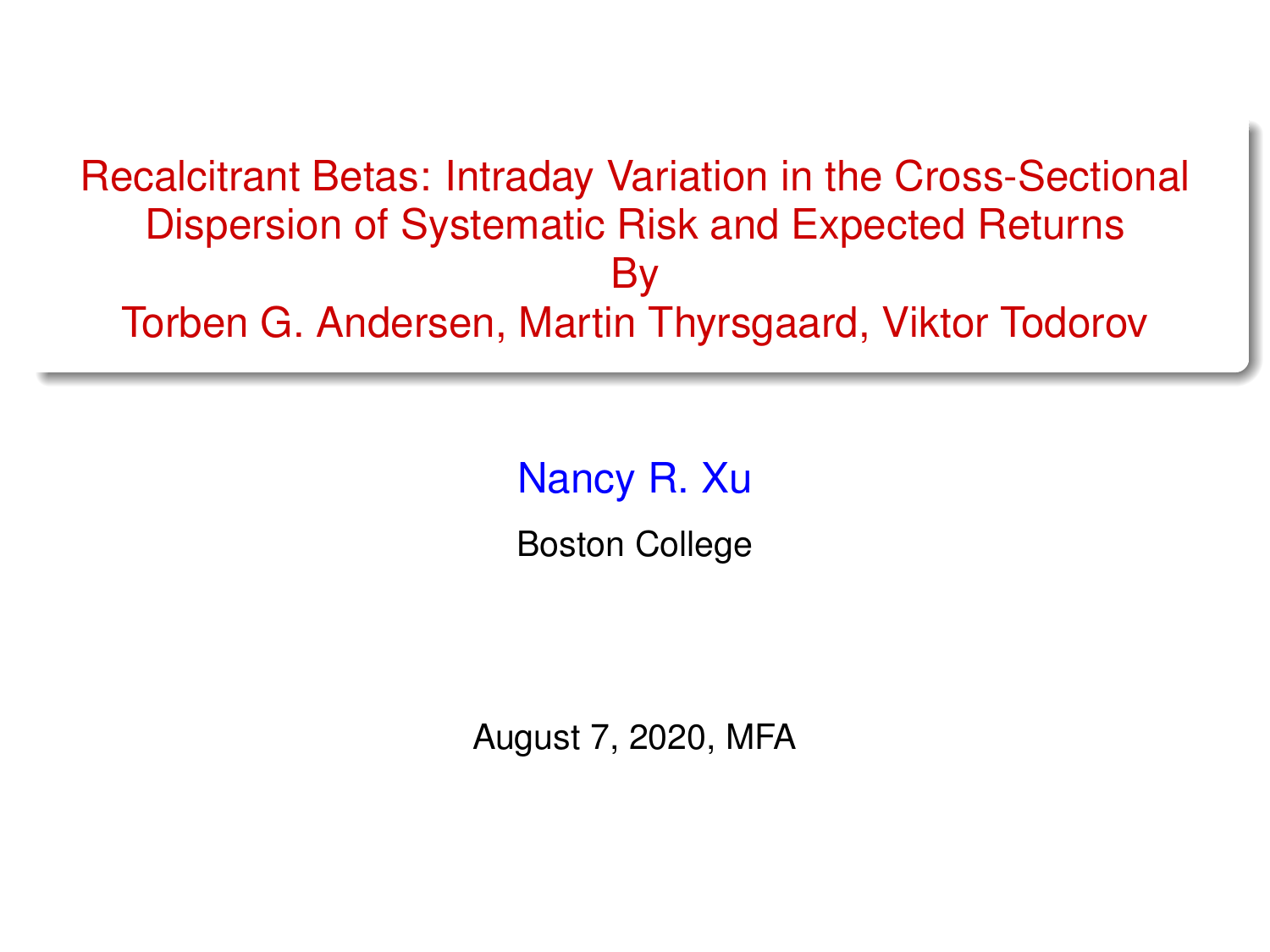#### <span id="page-1-0"></span>**Objective**

§ Study the intraday behavior of cross-sectional dispersion of asset's market betas using a large panel of high-frequency returns.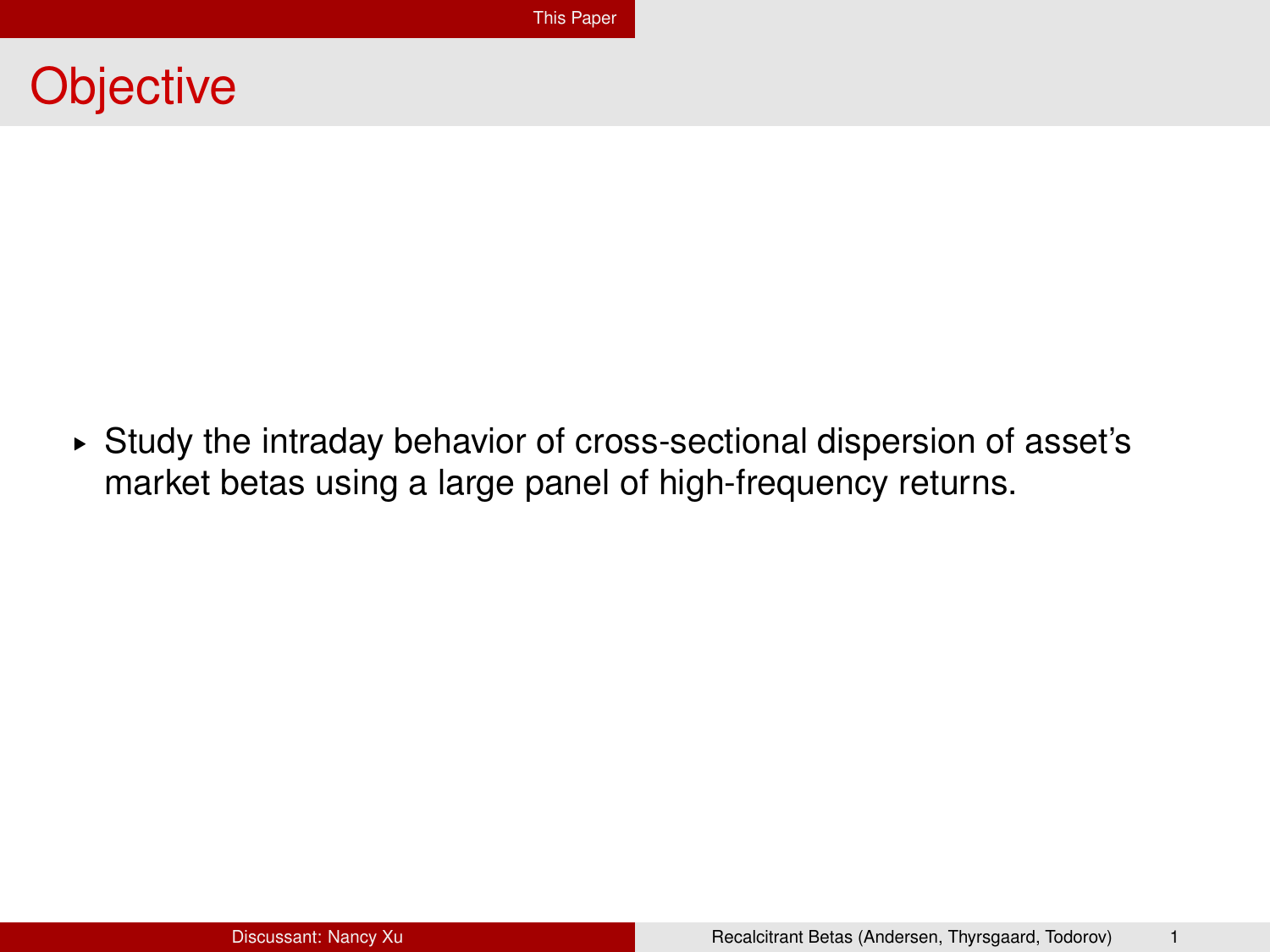$\triangleright$  The standard assumption is that, market betas should be constant within a short period of time. However, we typically found time-varying market betas in the data.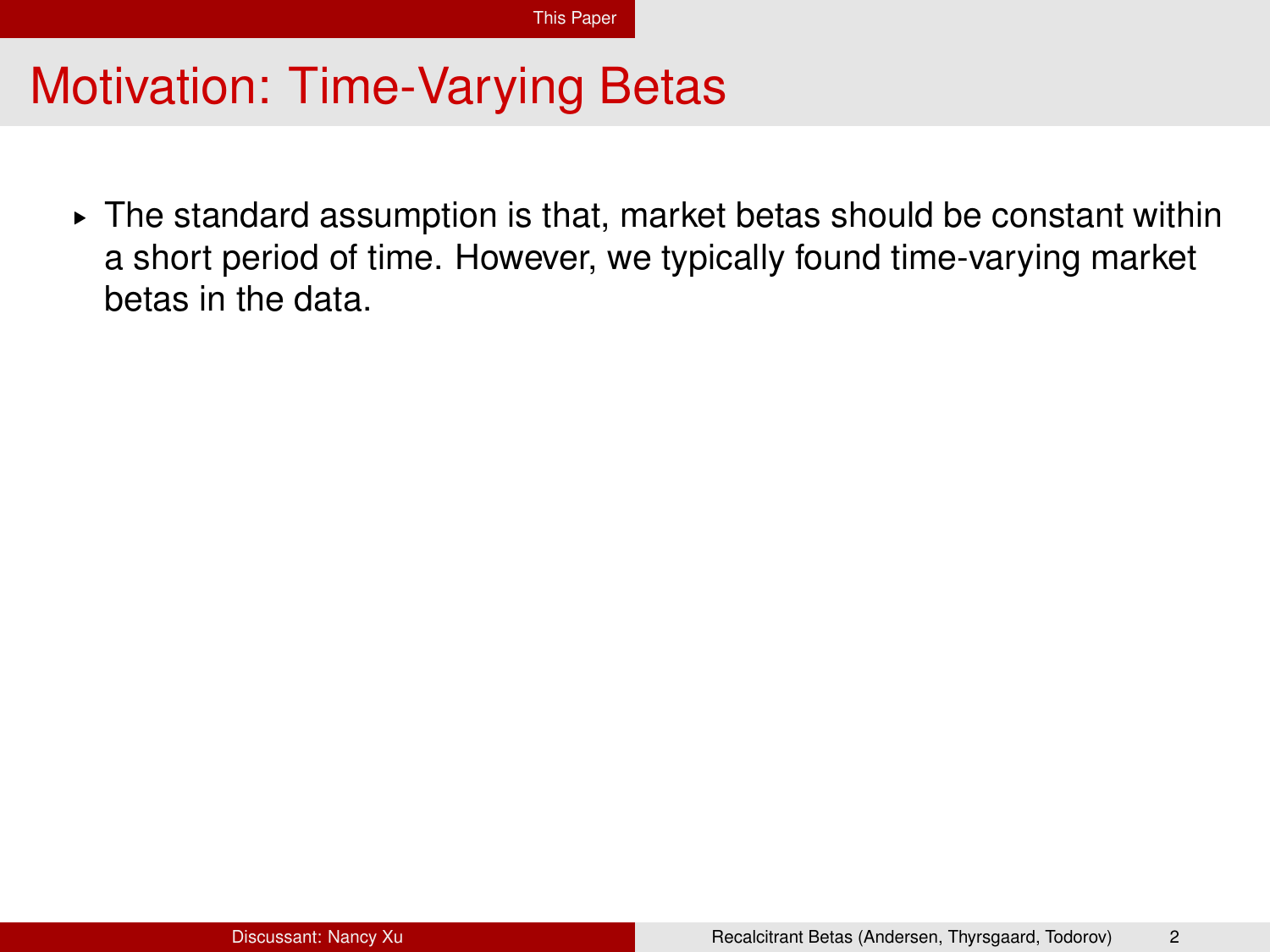- $\triangleright$  The standard assumption is that, market betas should be constant within a short period of time. However, we typically found time-varying market betas in the data.
- $\triangleright$  The literature hasn't agreed on the behavior of time-varying market betas: methodology (non-parametric or GARCH-based), frequency (monthly/daily/intradaily), other factor controls (latent or known).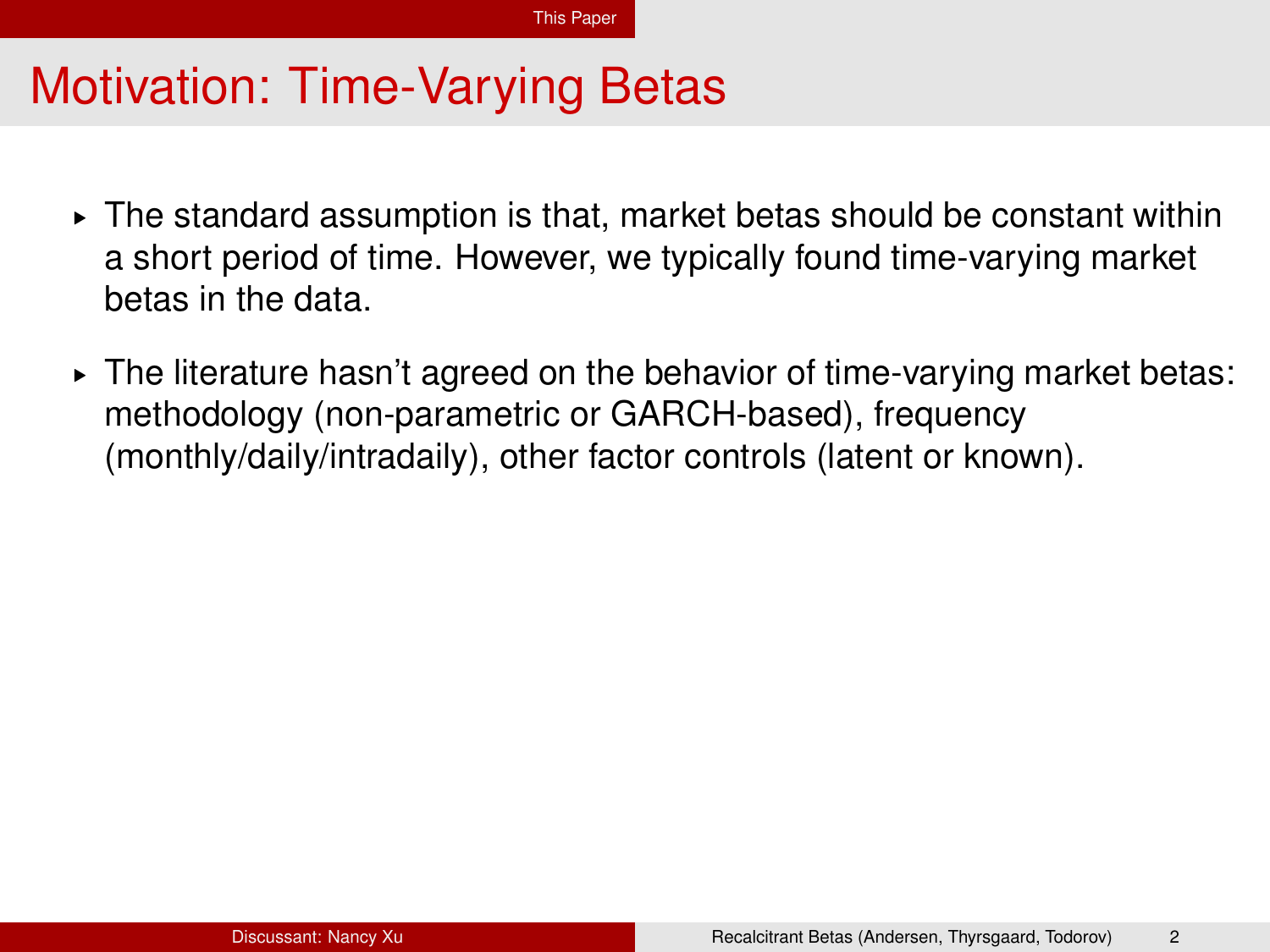- $\triangleright$  The standard assumption is that, market betas should be constant within a short period of time. However, we typically found time-varying market betas in the data.
- $\triangleright$  The literature hasn't agreed on the behavior of time-varying market betas: methodology (non-parametric or GARCH-based), frequency (monthly/daily/intradaily), other factor controls (latent or known).
- § Common approaches to account for time-varying beta:
	- $\Rightarrow$  Estimate betas over local windows
	- $\Rightarrow$  Time variation driven by macro/business cycle features
	- $\Rightarrow$  Time variation driven by firm characteristics
	- $\Rightarrow$  Parametric models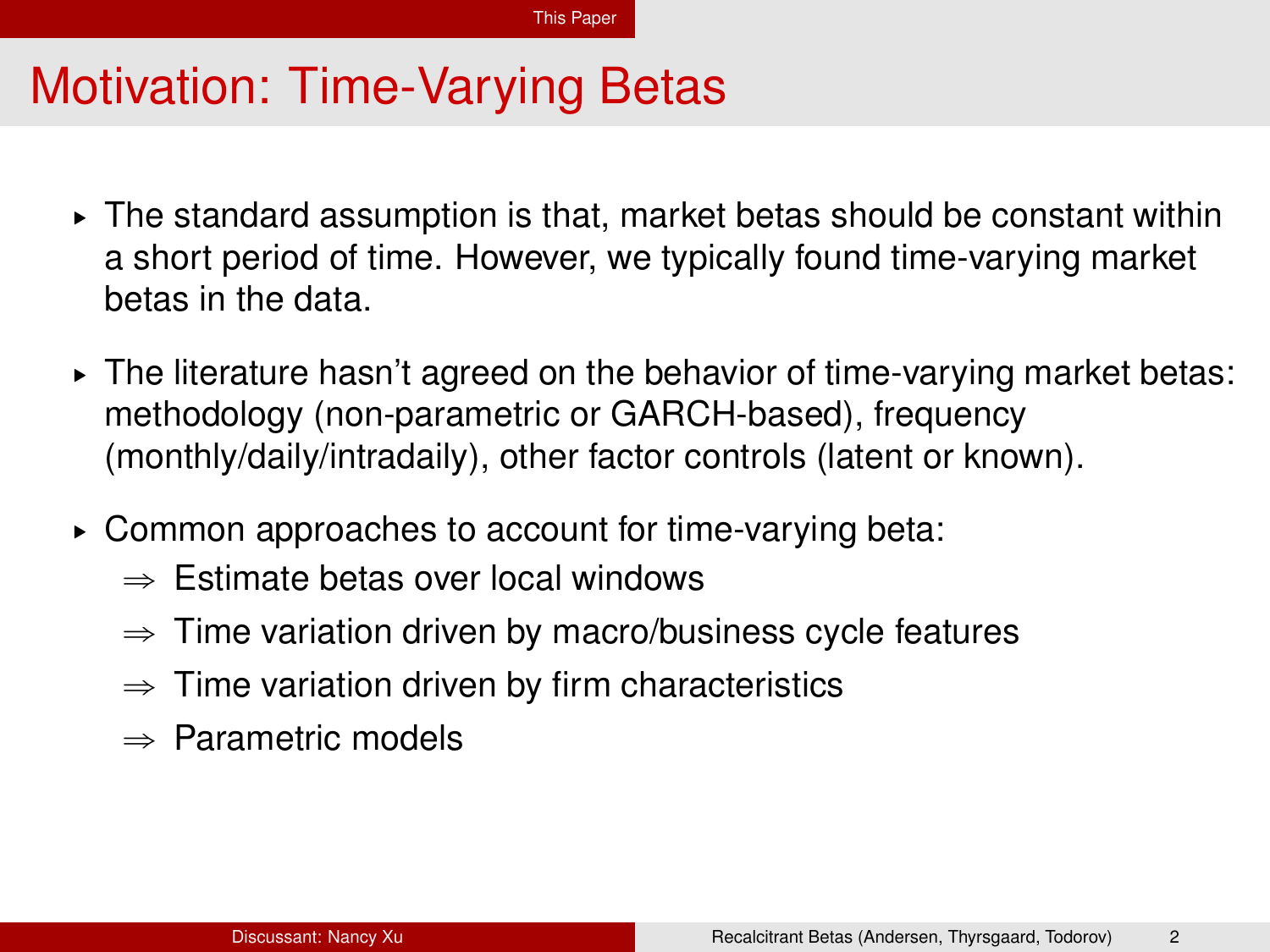- $\triangleright$  The standard assumption is that, market betas should be constant within a short period of time. However, we typically found time-varying market betas in the data.
- $\triangleright$  The literature hasn't agreed on the behavior of time-varying market betas: methodology (non-parametric or GARCH-based), frequency (monthly/daily/intradaily), other factor controls (latent or known).
- § Common approaches to account for time-varying beta:
	- $\Rightarrow$  Estimate betas over local windows
	- $\Rightarrow$  Time variation driven by macro/business cycle features
	- $\Rightarrow$  Time variation driven by firm characteristics
	- $\Rightarrow$  Parametric models
- Intradaily patterns of the dispersion of market betas  $\rightarrow$  This Paper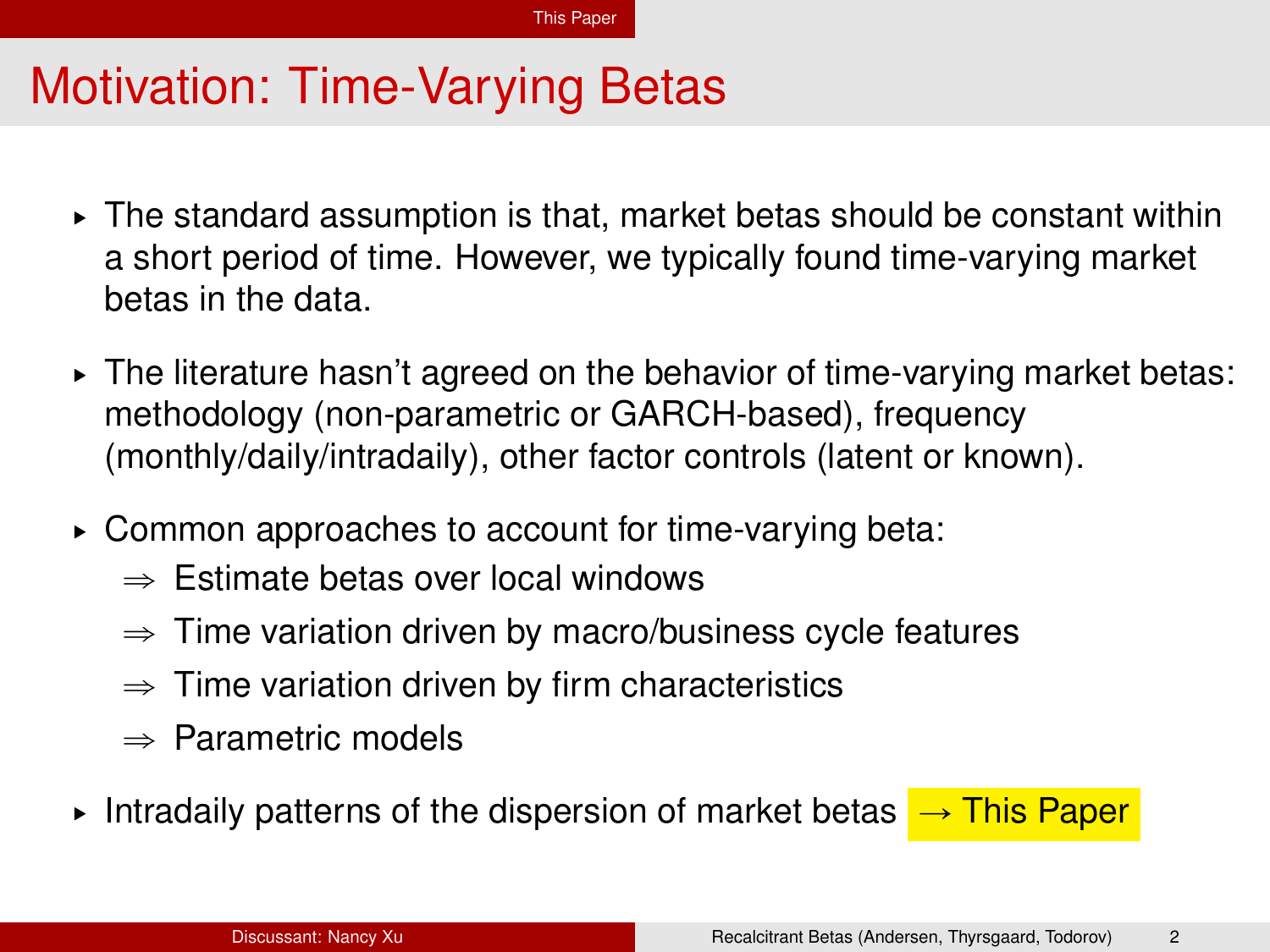# What does this paper do? (1) Econometric part

1. Derive functional limit results for the cross-sectional dispersion of beta One can think of it as  $D_{t,\kappa}^N = \frac{1}{N}$ ř*N j*=1 ن<br>.  $\beta^j_{t,t+\kappa} - 1$ ∪r<br>∖2 , but formally:

$$
\widehat{D}_{t,\kappa}^N \ = \ \frac{1}{N} \, \sum_{j=1}^N \, \left( \left( \frac{\widehat{C}_{t,\kappa}^{(j)}(2)}{\widehat{V}_{t,\kappa}^{(0,j)}} \right)^2 1_{\{\widehat{V}_{t,\kappa}^{(0,j)} > \alpha_n\}} \right), \quad \kappa \in [0,1],
$$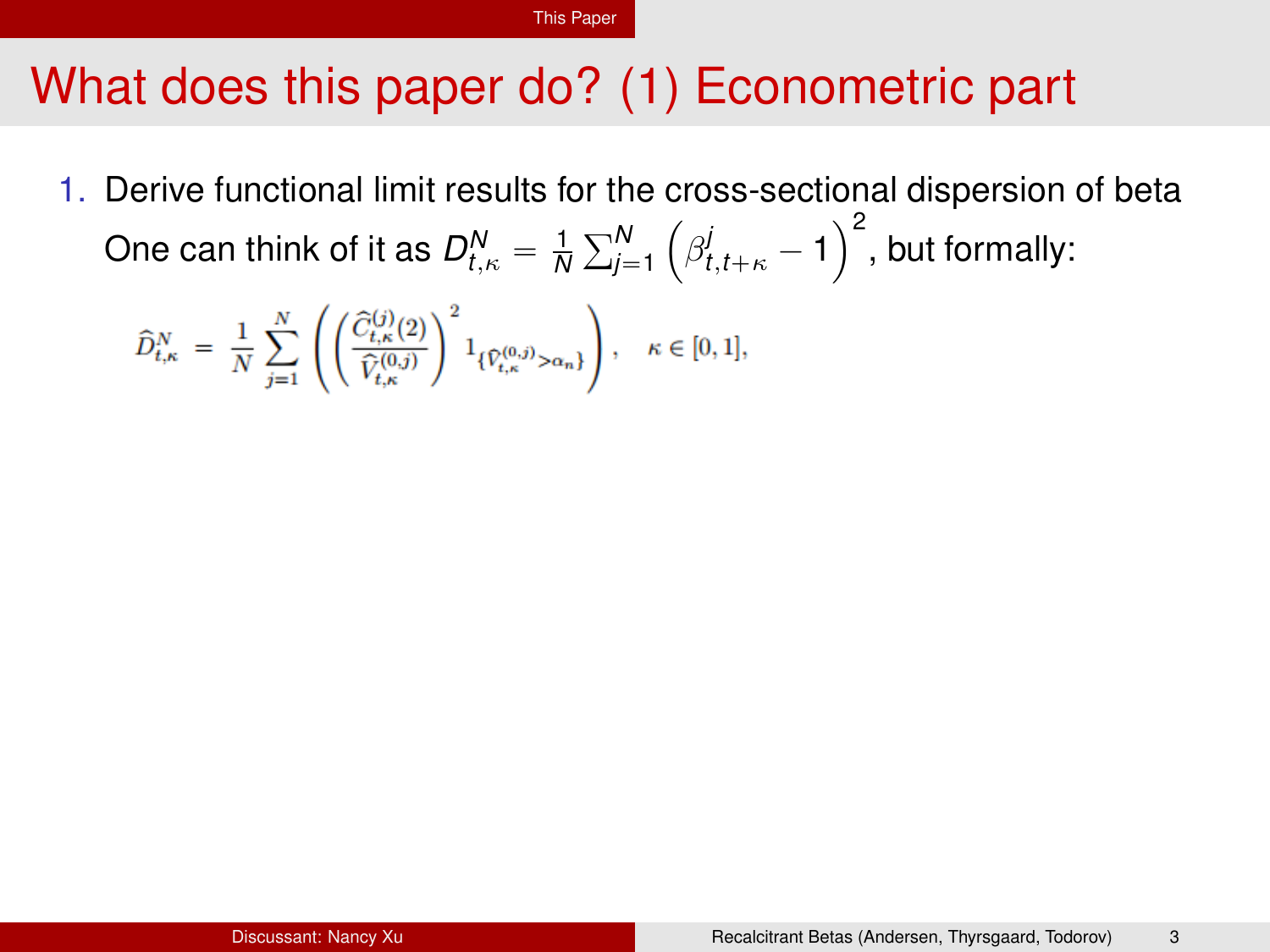# What does this paper do? (1) Econometric part

1. Derive functional limit results for the cross-sectional dispersion of beta ´ One can think of it as  $D_{t,\kappa}^N = \frac{1}{N}$ ř*N*  $\int_{j=1}^N \left( \beta^j_{t,t+\kappa} - 1 \right)$ ∪r<br>∖2 , but formally:

$$
\widehat{D}_{t,\kappa}^N \ = \ \frac{1}{N} \sum_{j=1}^N \left( \left( \frac{\widehat{C}_{t,\kappa}^{(j)}(2)}{\widehat{V}_{t,\kappa}^{(0,j)}} \right)^2 1_{\{\widehat{V}_{t,\kappa}^{(0,j)} > \alpha_n\}} \right), \quad \kappa \in [0,1],
$$

2. Asymptotic properties; tests; inference of the entire distribution; finite sample properties and simulation

**Theorem 1.** Suppose Assumptions A and B hold. Let  $n \to \infty$  and  $N \to \overline{N}$ , for  $\overline{N} \in (0, \infty]$ , with  $\varpi \in (3/8, 1/2), \varrho \in (0, 1/2)$  and  $\varrho > 2 - 4\varpi$ . For K an arbitrary finite set of points in [0,1], and  $\mathcal T$  a finite set of positive integers in [0, T], we have,

$$
\left\{ \frac{\widehat{D}_{t,\kappa}^N - \widehat{B}_{t,\kappa}^N - D_{t,\kappa}^N}{\sqrt{\widehat{Avar}(\widehat{D}_{t,\kappa}^N)}} \right\}_{t \in \mathcal{T}, \kappa \in \mathcal{K}} \xrightarrow{\mathcal{L} - s} \{Z_{t,\kappa}\}_{t \in \mathcal{T}, \kappa \in \mathcal{K}},
$$
\n(22)

where  $\{Z_{t,\kappa}\}_{t\in\mathcal{T},\kappa\in\mathcal{K}}$  is a sequence of standard normal random variables defined on an extension of the original probability space and independent of  $F$ .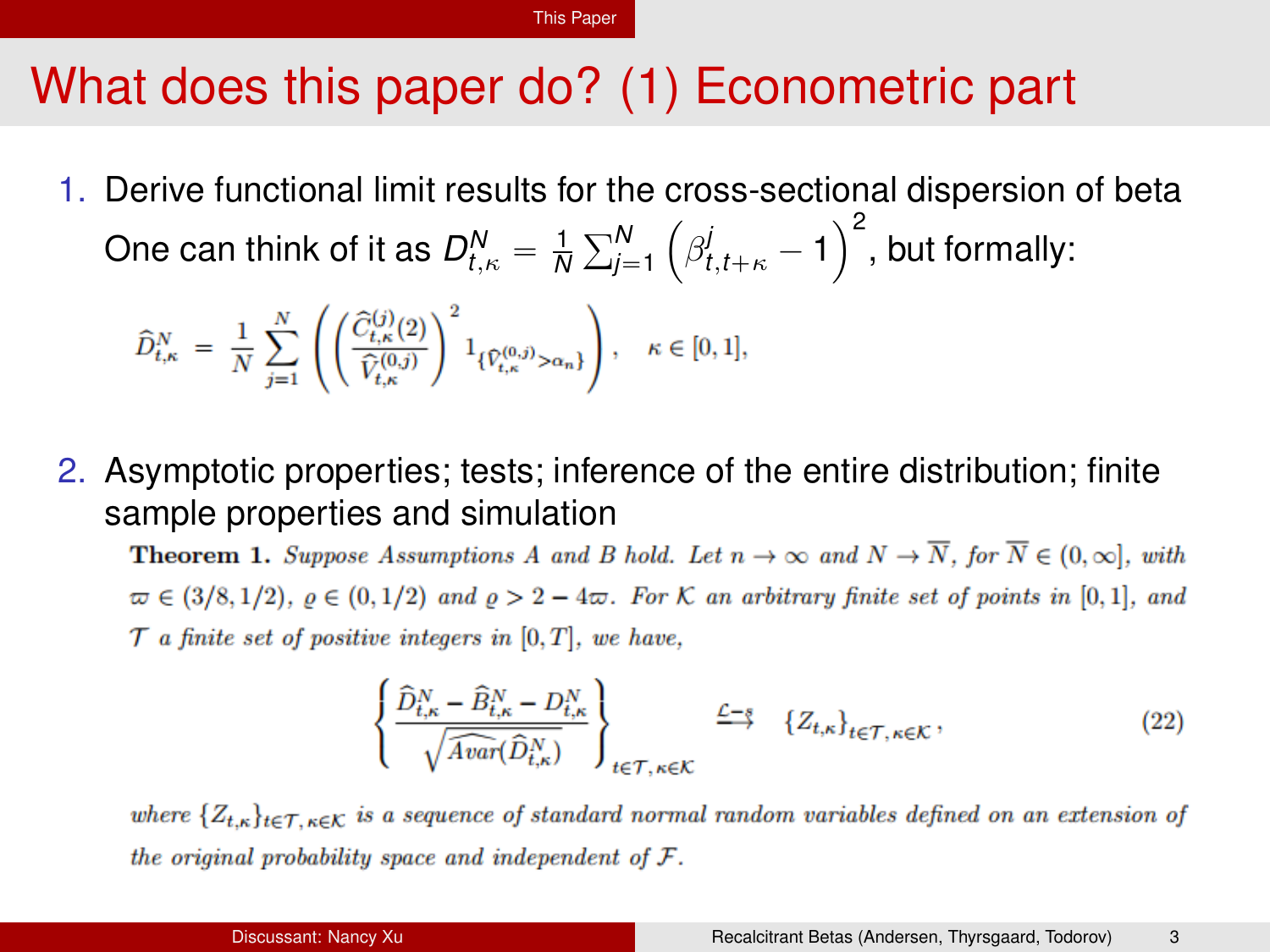- ► Empirical part: focus on temporal intradaily dispersion of market betas in the S&P 500 constituents with S&P ETF as market prices
	- 1. Patterns Dispersion is the highest at the beginning of the day; lowest at close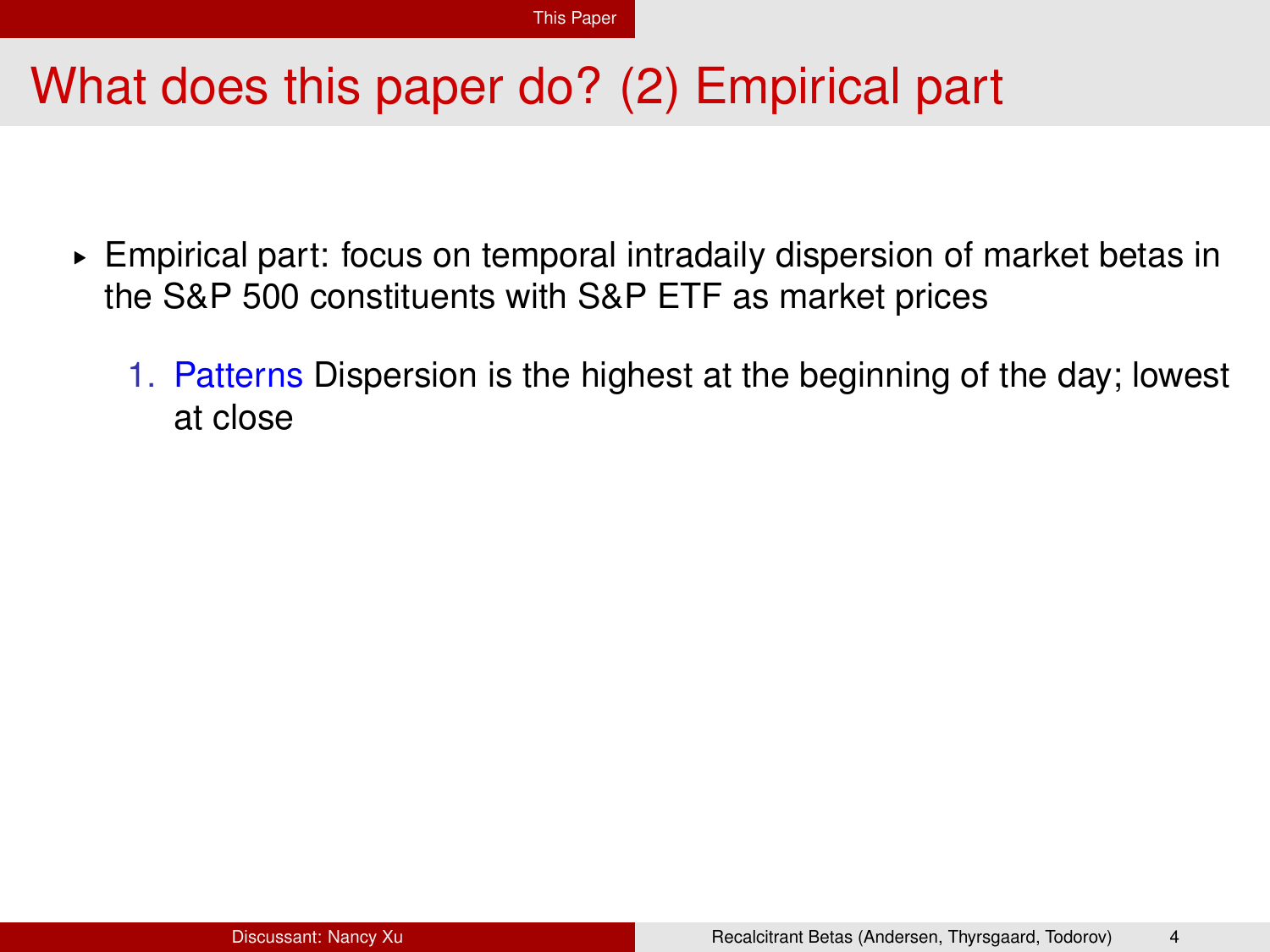- ► Empirical part: focus on temporal intradaily dispersion of market betas in the S&P 500 constituents with S&P ETF as market prices
	- 1. Patterns Dispersion is the highest at the beginning of the day; lowest at close
	- 2. Time variation Rolling dispersion in betas vary a lot within the sample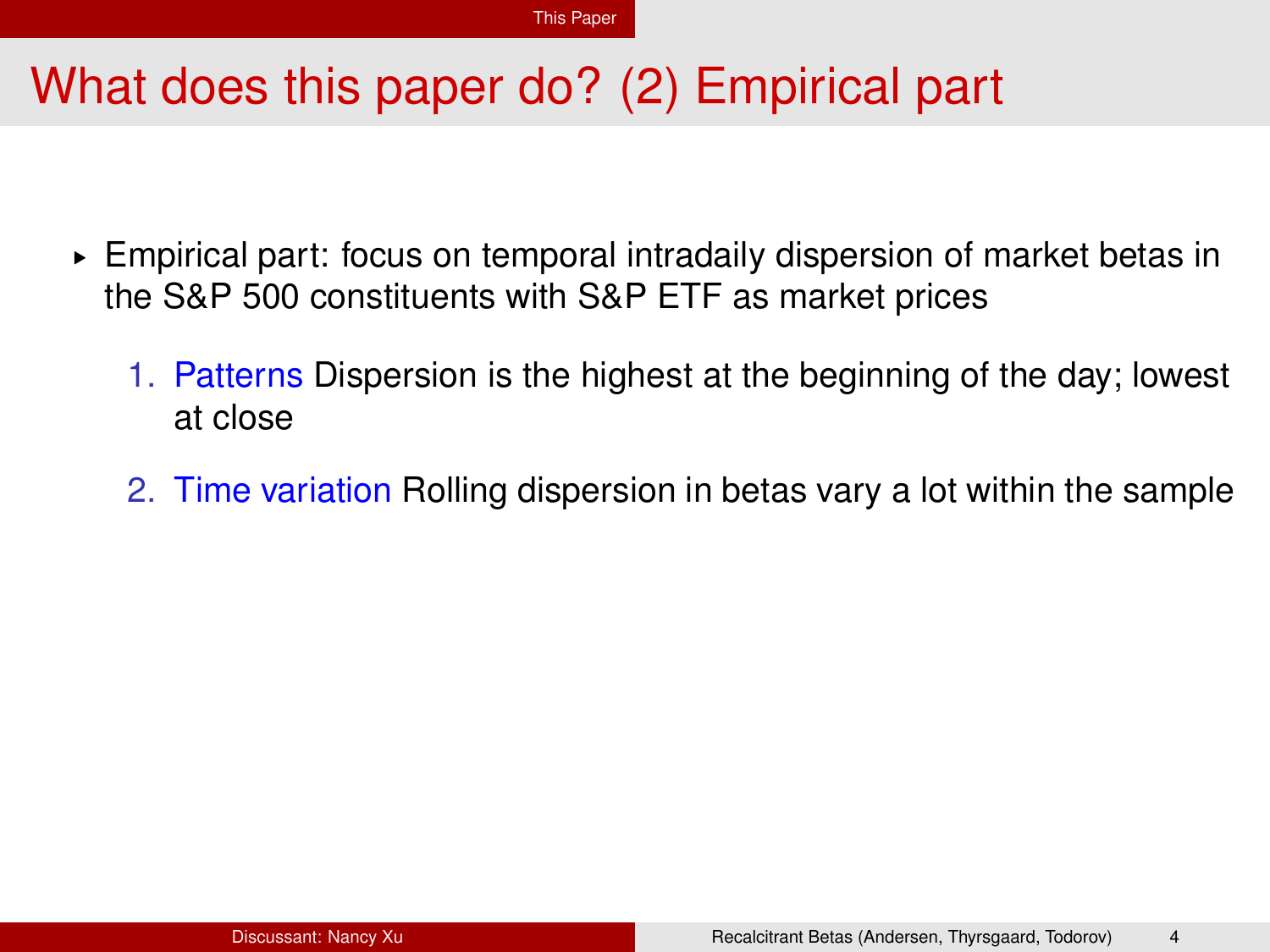- ► Empirical part: focus on temporal intradaily dispersion of market betas in the S&P 500 constituents with S&P ETF as market prices
	- 1. Patterns Dispersion is the highest at the beginning of the day; lowest at close
	- 2. Time variation Rolling dispersion in betas vary a lot within the sample
	- 3. Rationalization Information flow explanation (evidence using FOMC: compare days with or without announcements; dispersion drops in the immediate aftermath of the announcements)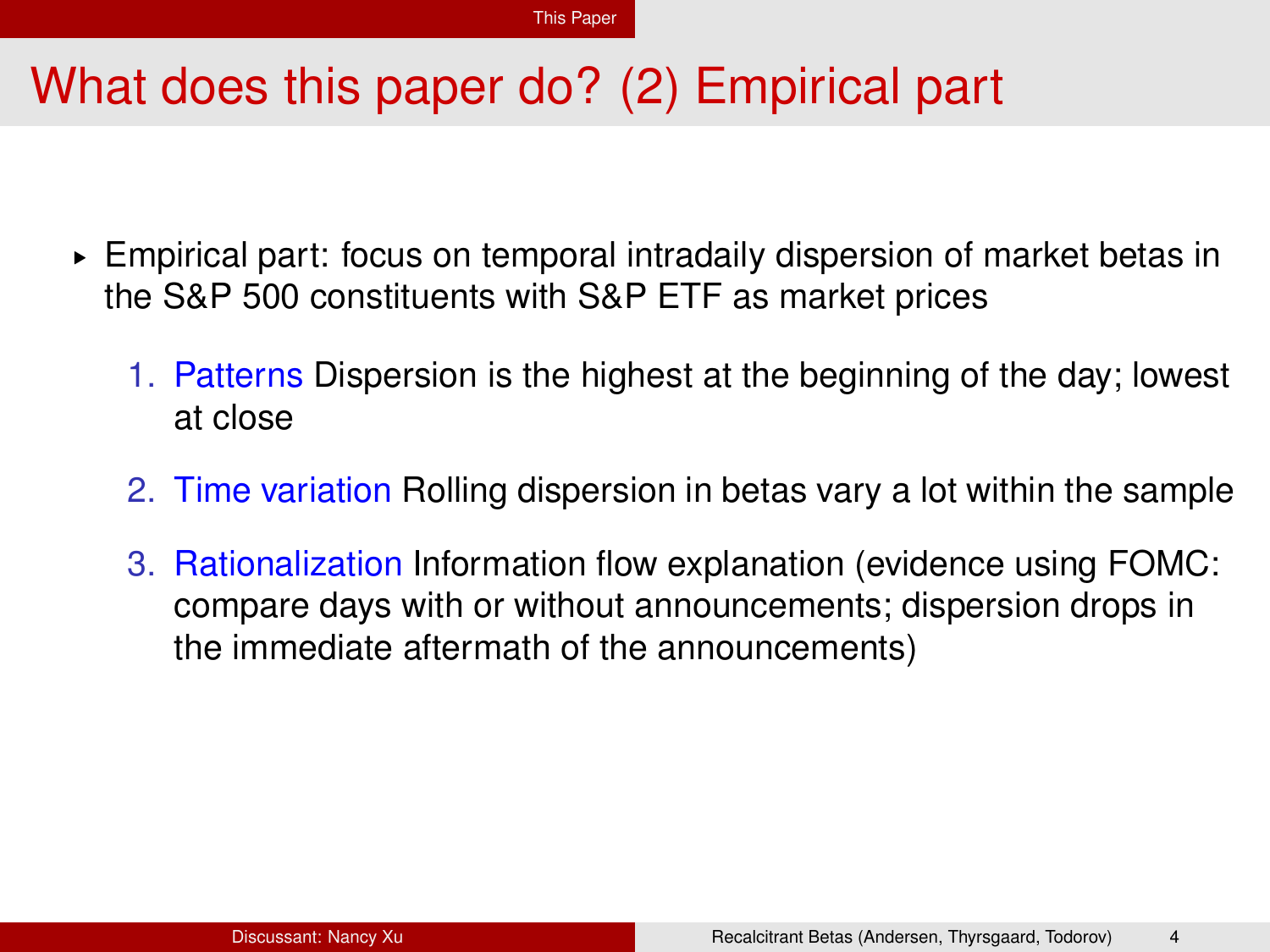- ► Empirical part: focus on temporal intradaily dispersion of market betas in the S&P 500 constituents with S&P ETF as market prices
	- 1. Patterns Dispersion is the highest at the beginning of the day; lowest at close
	- 2. Time variation Rolling dispersion in betas vary a lot within the sample
	- 3. Rationalization Information flow explanation (evidence using FOMC: compare days with or without announcements; dispersion drops in the immediate aftermath of the announcements)
	- 4. AP implications Evidence of different monthly expected returns on strategies based on market beta sorts at market open or close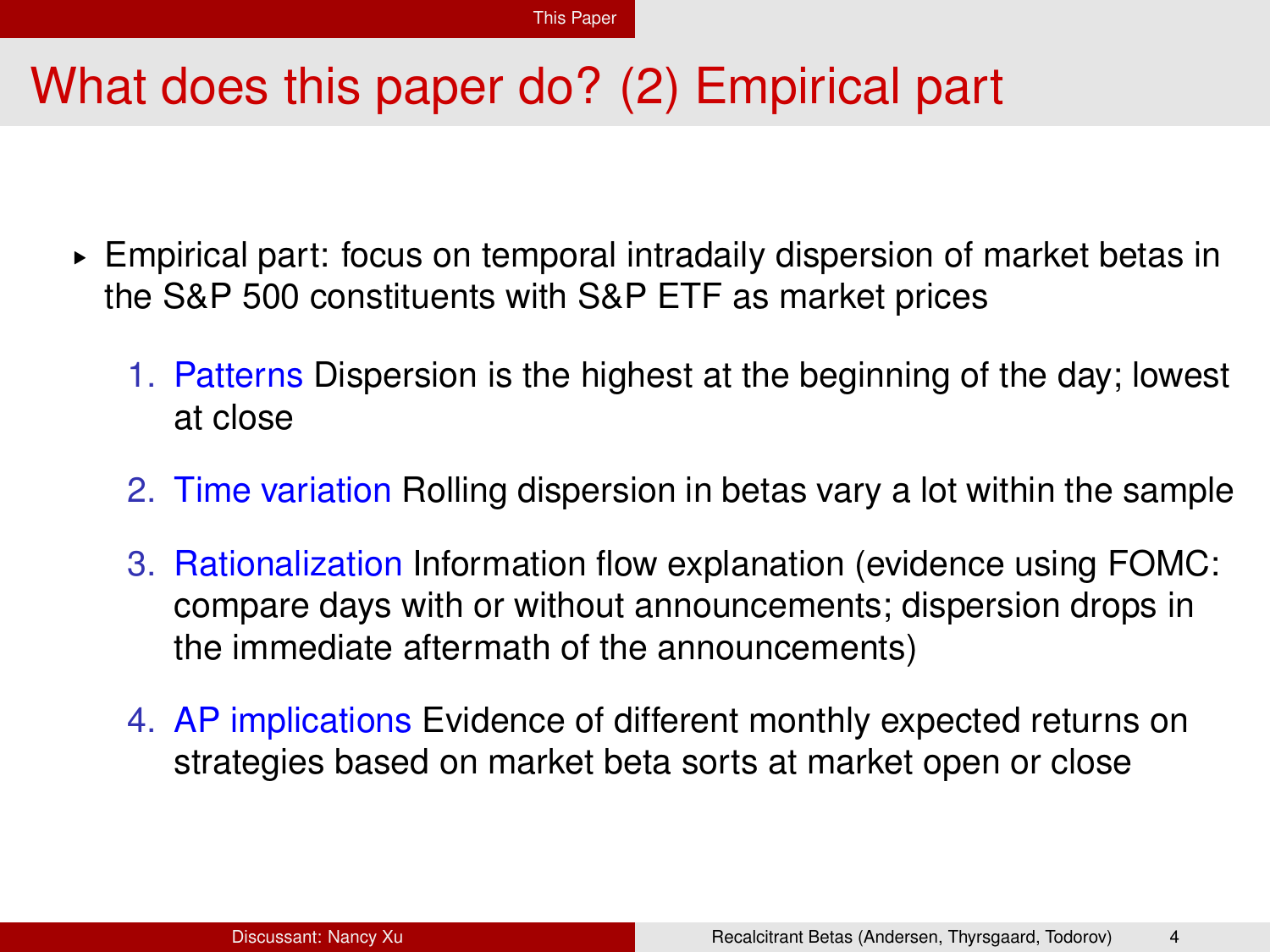#### <span id="page-12-0"></span>Comment #1: What I Like About the Paper

- 1. Research question is important and relevant
- 2. The derivations and proofs are very impressive
- 3. The empirical results are new and intriguing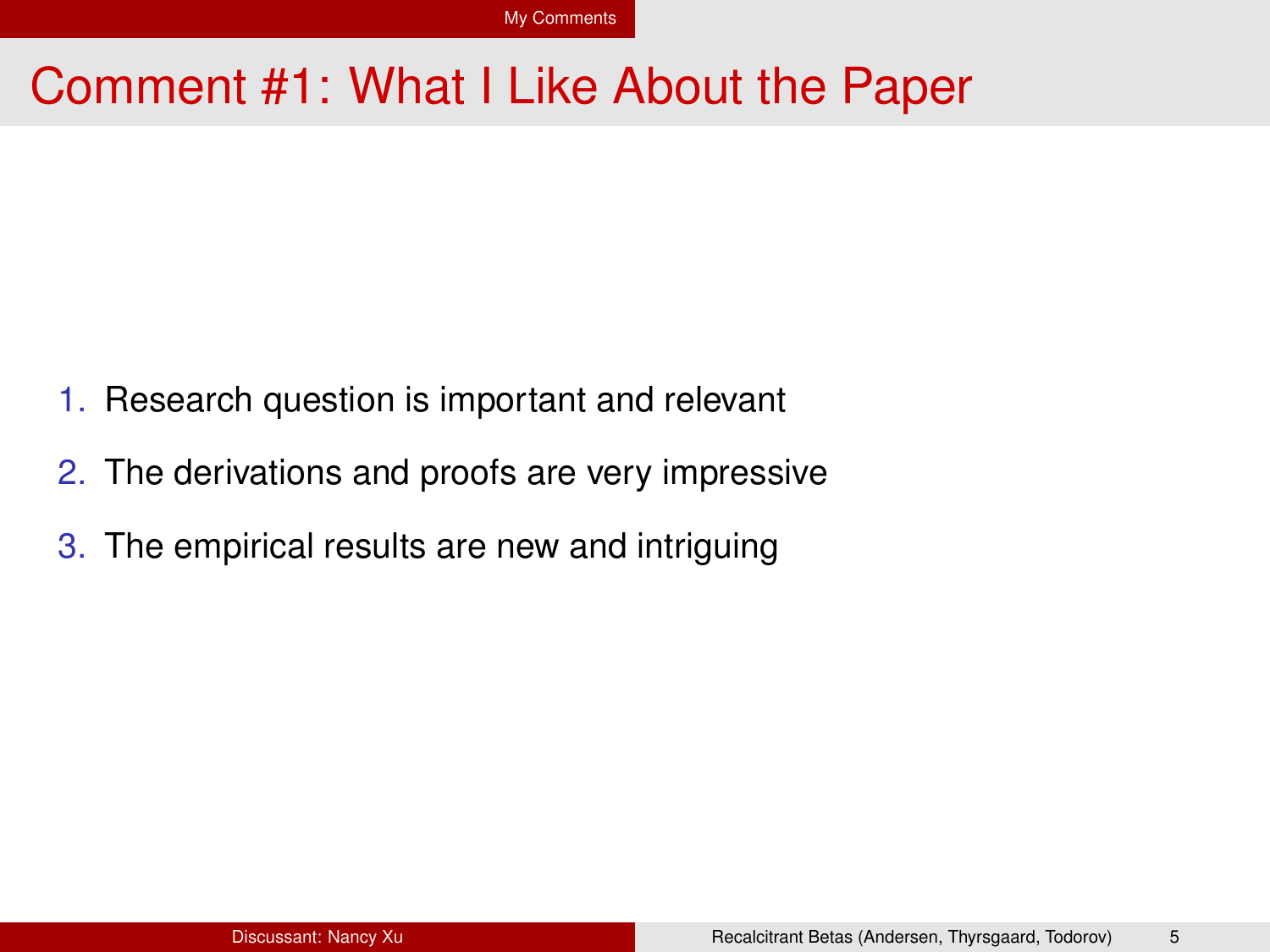#### Comments: (from the perspective of an asset pricing modeler)

- #2 Beta decomposition
- #3 Alternative interpretations
- #4 What do we learn about the aggregate?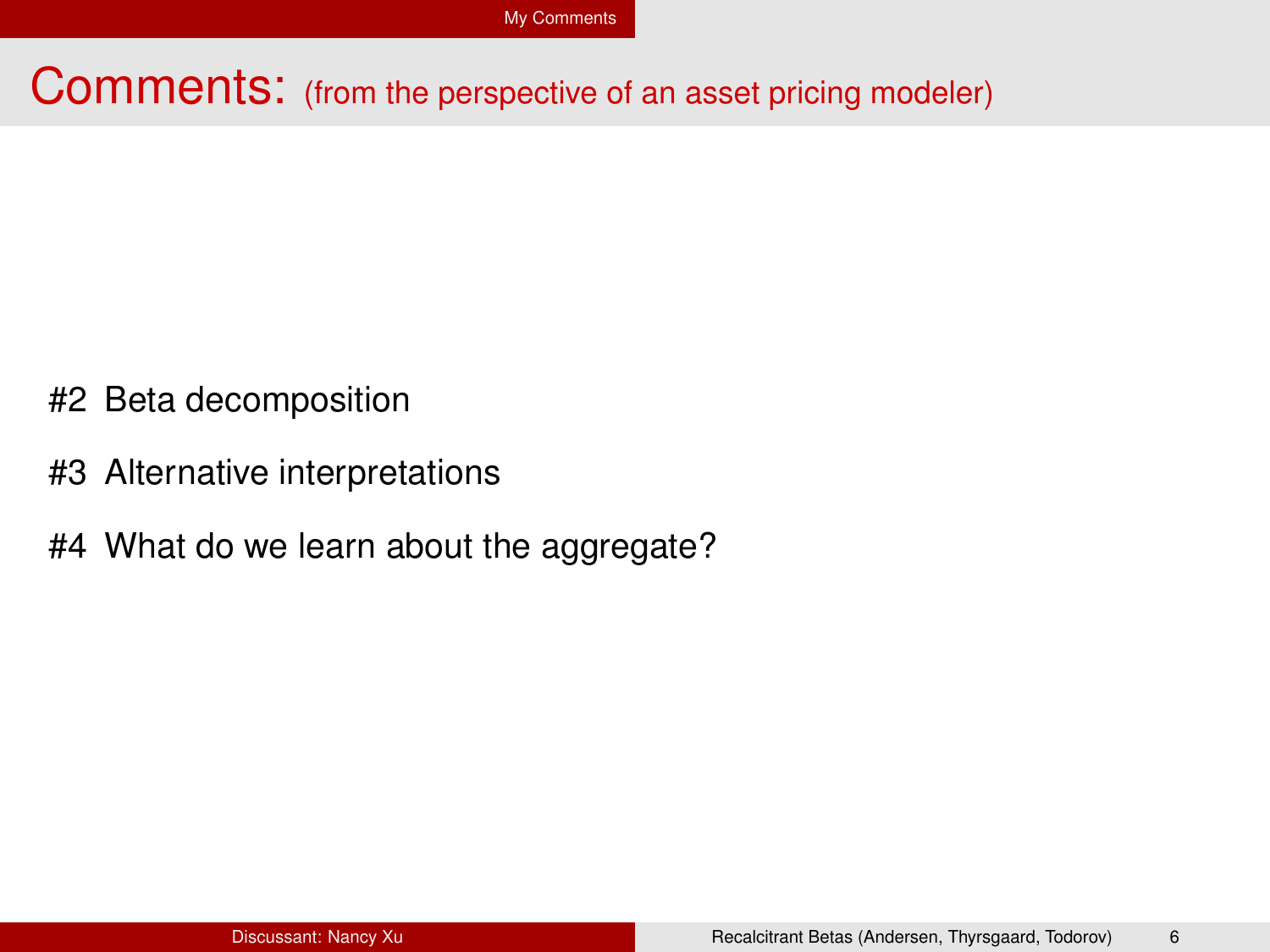§ The pattern is not exactly monotonic; in fact, looks like ratios of two parabolic lines  $\rightarrow$  Which made me wonder...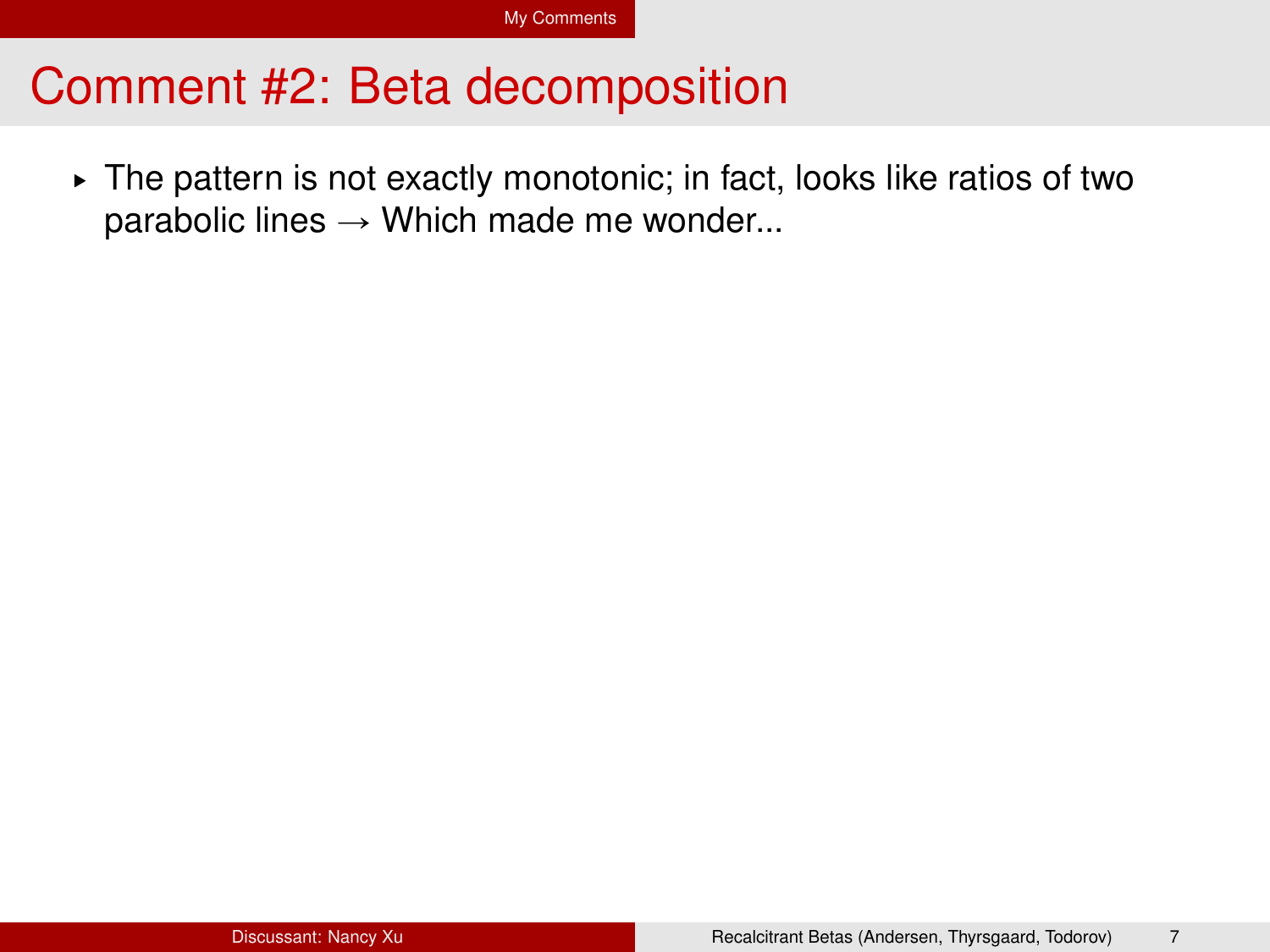- § The pattern is not exactly monotonic; in fact, looks like ratios of two parabolic lines  $\rightarrow$  Which made me wonder...
- $\triangleright$  A "beta" story = a correlation story, a volatility (ratio) story, or both?

$$
\beta_{\kappa}^j = \rho_{\kappa}^j \times \frac{\text{Vol}_{\kappa}^j}{\text{Vol}_{\kappa}^0}
$$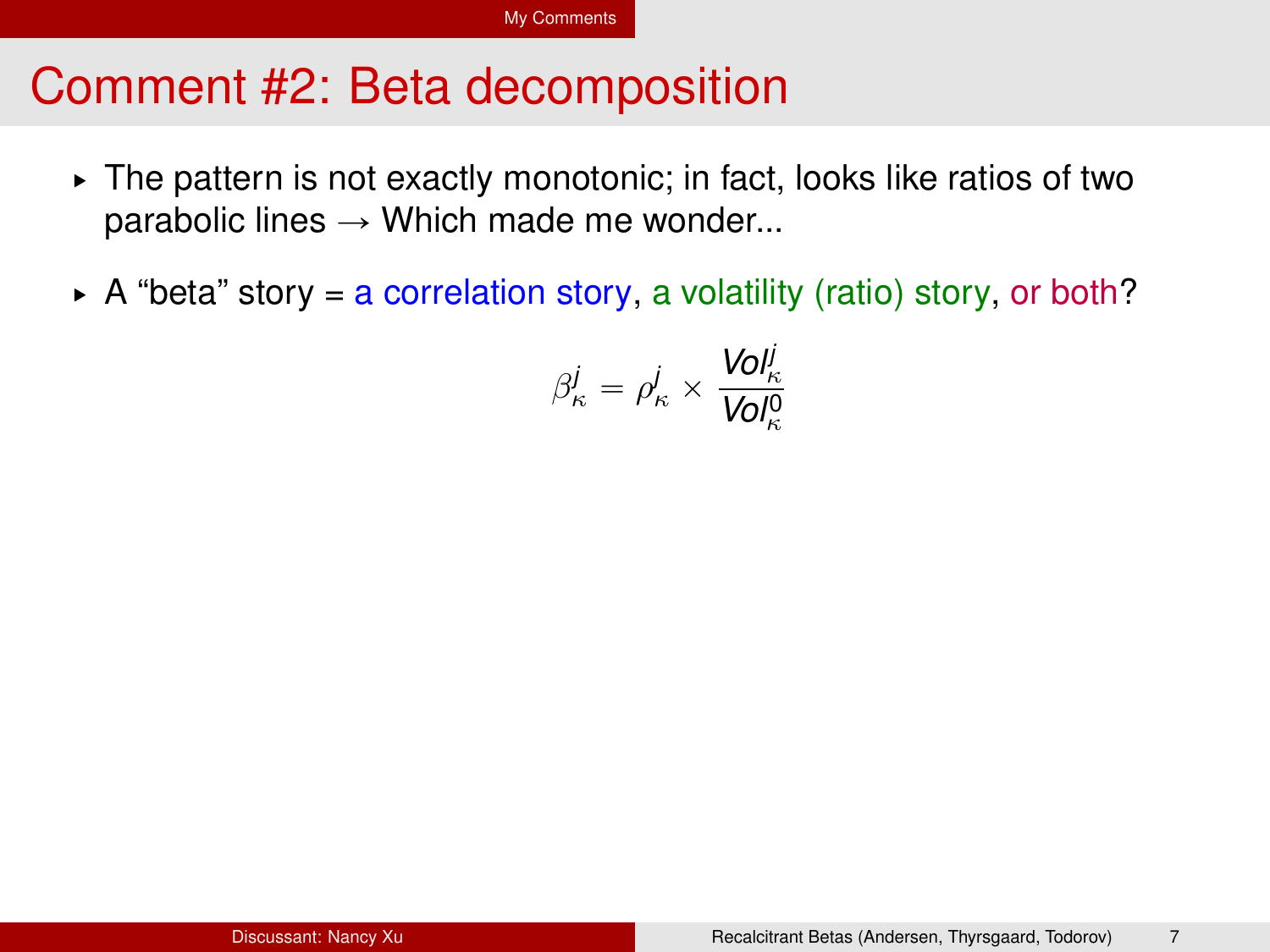- § The pattern is not exactly monotonic; in fact, looks like ratios of two parabolic lines  $\rightarrow$  Which made me wonder...
- $\triangleright$  A "beta" story = a correlation story, a volatility (ratio) story, or both?

$$
\beta_{\kappa}^j = \rho_{\kappa}^j \times \frac{\text{Vol}_{\kappa}^j}{\text{Vol}_{\kappa}^0}
$$

- ► Why would it be useful to know? The two components might contribute differently to the downward trend at different point of time. For instance:
	- (1) There is empirical evidence that intraday stock return correlation increases within the day. Hence, correlation  $\rho s$  (with market) are likely to have a wide dispersion at the beginning of the day.
	- (2) Intraday market return volatility is U shaped (quite symmetric); intraday stock return volatility is U shaped (but heavily flat towards the end).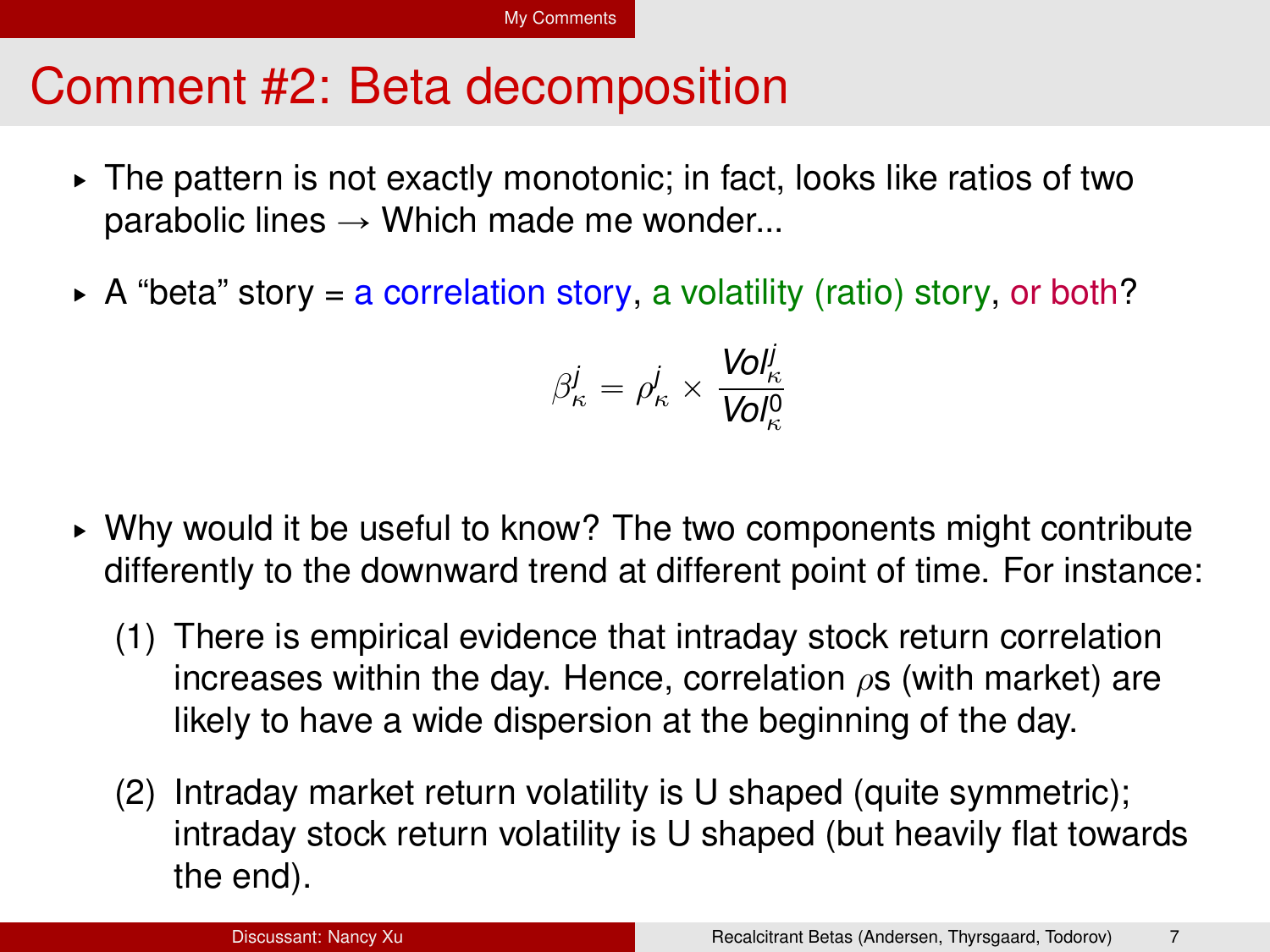#### Suggestion:

► Writing out components (which can be toughly thought of as):

$$
Var_{\kappa}\left(\beta_{\kappa}^{j}\right) = Var_{\kappa}\left(\rho_{\kappa}^{j} \times \frac{Vol_{\kappa}^{j}}{Vol_{\kappa}^{0}}\right)
$$
  
= 
$$
Cov_{\kappa}\left[\left(\rho_{\kappa}^{j}\right)^{2}, \left(\frac{Vol_{\kappa}^{j}}{Vol_{\kappa}^{0}}\right)^{2}\right] + \underbrace{E_{\kappa}\left[\left(\rho_{\kappa}^{j}\right)^{2}\right]E_{\kappa}\left[\left(\frac{Vol_{\kappa}^{j}}{Vol_{\kappa}^{0}}\right)^{2}\right]}_{II} - \underbrace{\left[E_{\kappa}\left(\beta_{\kappa}^{j}\right)\right]^{2}}_{III \sim 1}
$$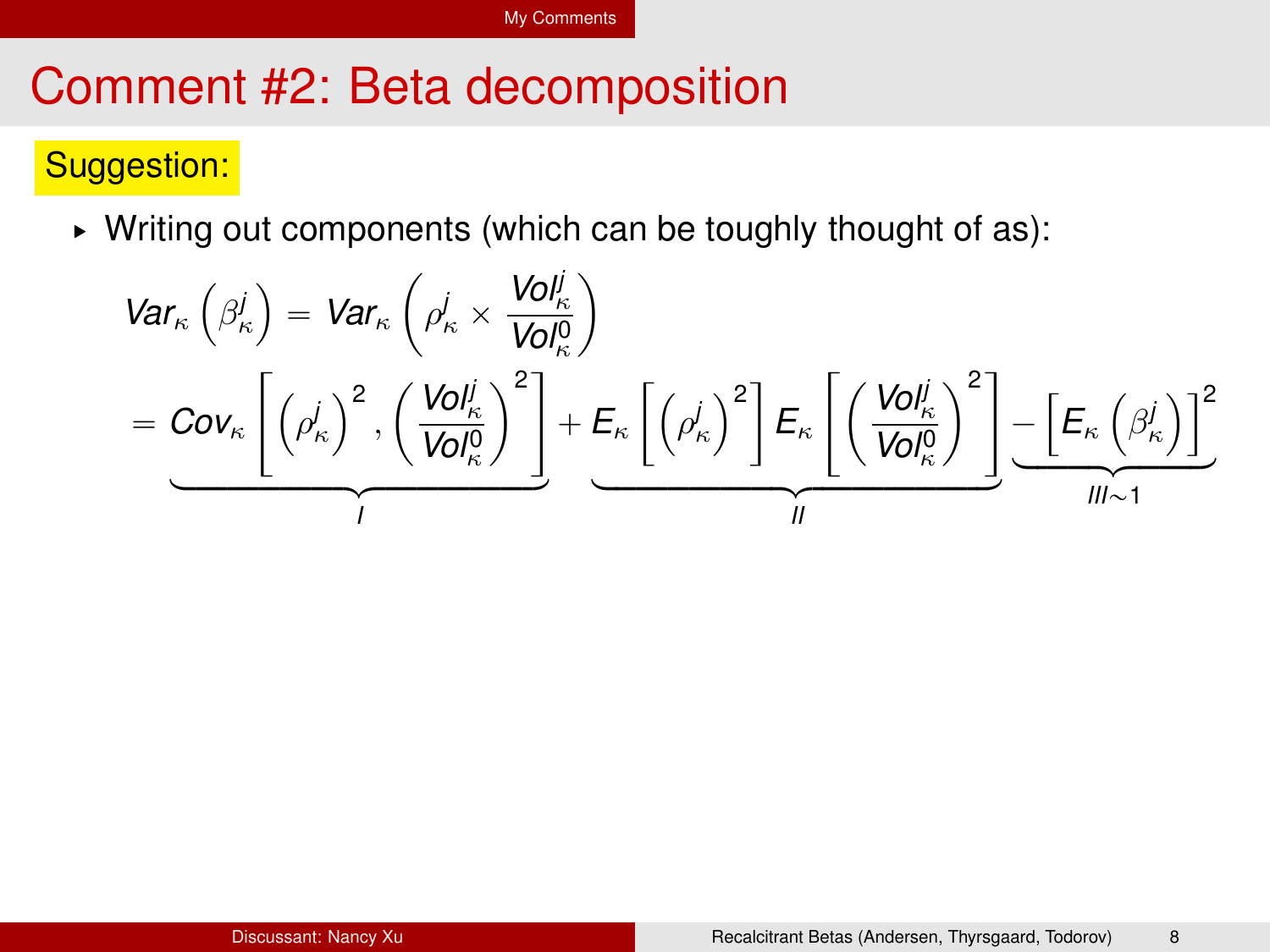#### Suggestion:

 $\triangleright$  Writing out components (which can be toughly thought of as):

$$
Var_{\kappa} \left( \beta_{\kappa}^{j} \right) = Var_{\kappa} \left( \rho_{\kappa}^{j} \times \frac{Vol_{\kappa}^{j}}{Vol_{\kappa}^{0}} \right)
$$
  
= 
$$
Cov_{\kappa} \left[ \left( \rho_{\kappa}^{j} \right)^{2}, \left( \frac{Vol_{\kappa}^{j}}{Vol_{\kappa}^{0}} \right)^{2} \right] + \underbrace{E_{\kappa} \left[ \left( \rho_{\kappa}^{j} \right)^{2} \right]}_{I} = \underbrace{E_{\kappa} \left[ \left( \frac{Vol_{\kappa}^{j}}{Vol_{\kappa}^{0}} \right)^{2} \right]}_{II} - \underbrace{\left[ E_{\kappa} \left( \beta_{\kappa}^{j} \right) \right]^{2}}_{III \sim 1}
$$

- ► Part III will likely be about 1 during all times of the day (given the evidence in the right panel of your Figure 3 in the paper)
- $\triangleright$  Providing numerical evidence of the I (1) and II (2) decomposition will be useful. For instance, there have been different interpretations of intraday correlation and intraday volatility patterns, respectively; being able to identify which channel dominates which during which periods can help the paper relate to other literature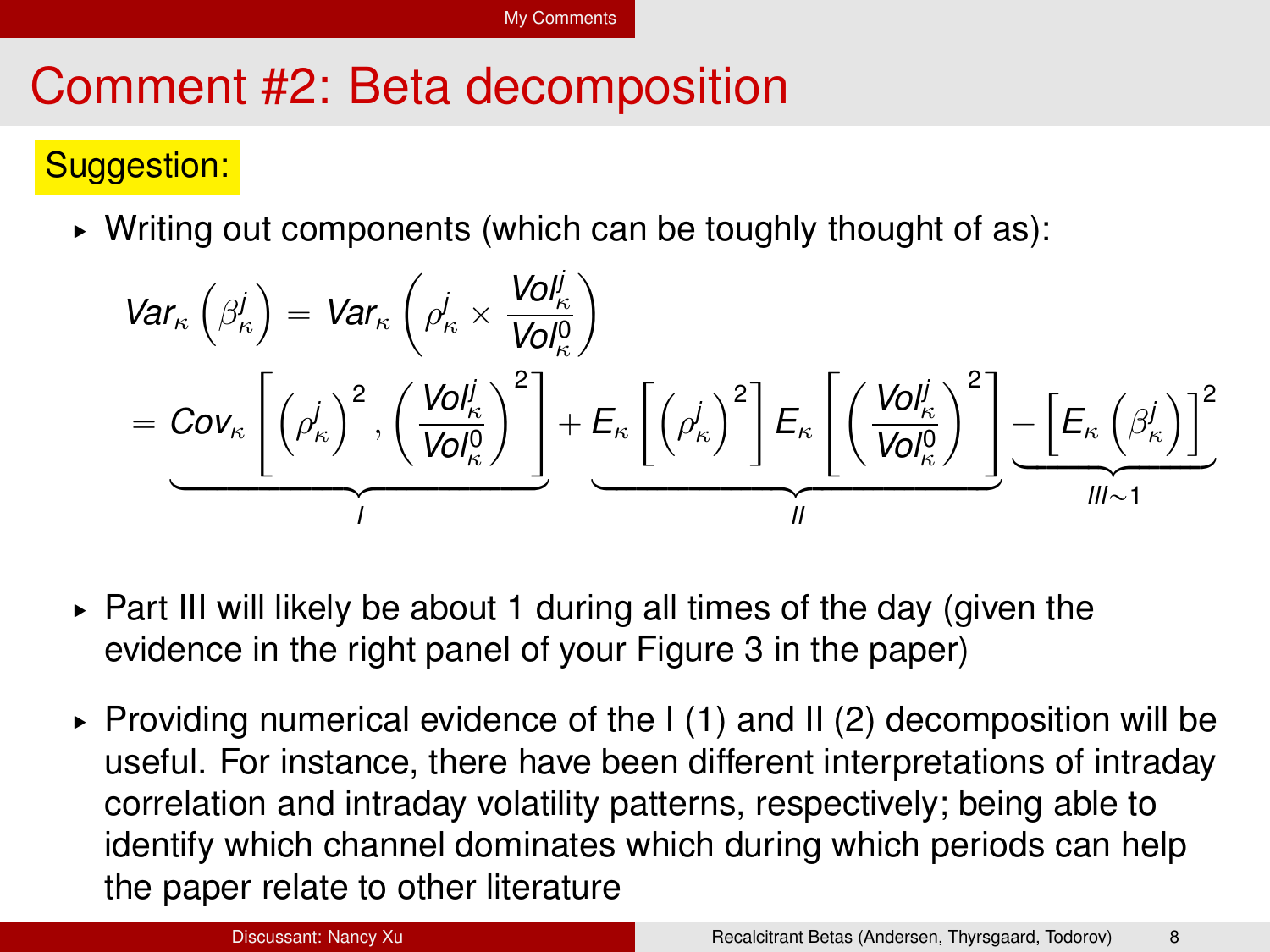#### Comment #3: Alternative interpretations

§ In Section 7, one interesting exercise is to sort days into high / medium / low VIX days (at the beginning of the day). If this is an "information flow" story (separation of different trading signals), market vol should affect the intraday beta evolution.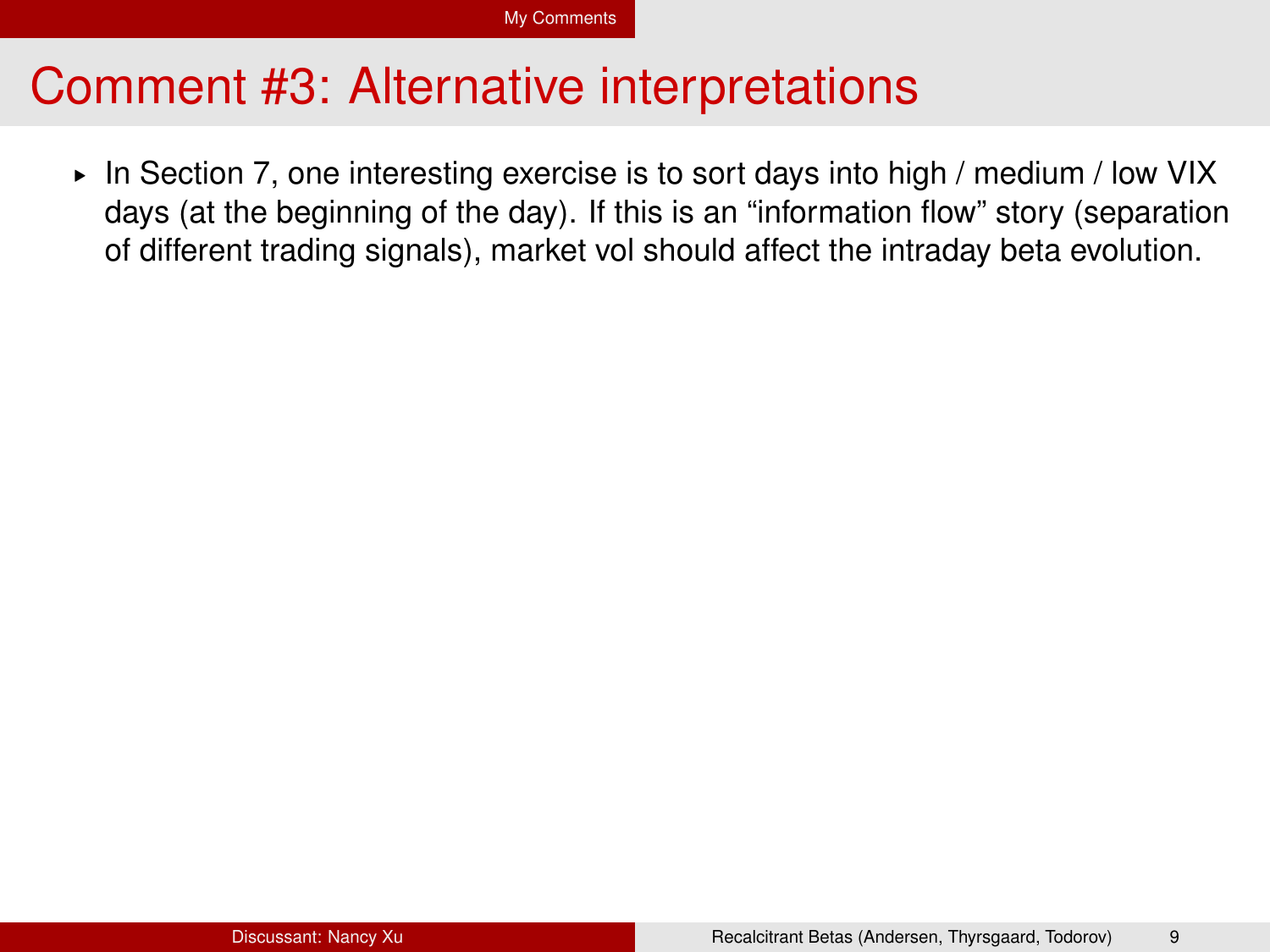#### [My Comments](#page-12-0)

#### Comment #3: Alternative interpretations

- § In Section 7, one interesting exercise is to sort days into high / medium / low VIX days (at the beginning of the day). If this is an "information flow" story (separation of different trading signals), market vol should affect the intraday beta evolution.
- $\triangleright$  Plot from Figure 6: dispersion of market betas (with my "beautiful" hand drawing...)

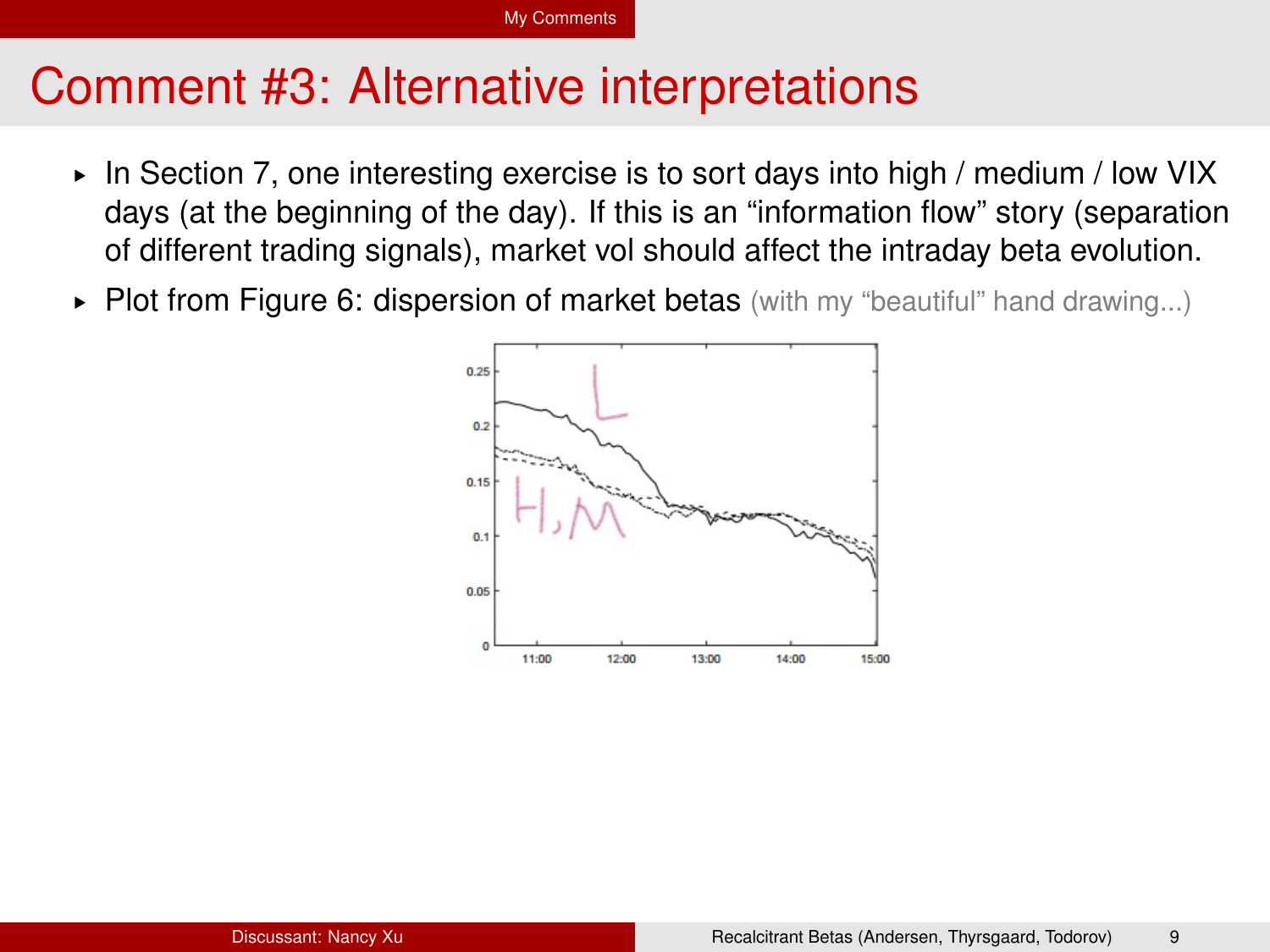# Comment #3: Alternative interpretations

- § In Section 7, one interesting exercise is to sort days into high / medium / low VIX days (at the beginning of the day). If this is an "information flow" story (separation of different trading signals), market vol should affect the intraday beta evolution.
- $\triangleright$  Plot from Figure 6: dispersion of market betas (with my "beautiful" hand drawing...)



 $\triangleright$  Suggestion: Might there be a different story? I find it consistent with the Bayesian learning story (David and Veronesi) Controlling for the same amount of information, during bad times (high VIX days), investors actually take time to learn, so all assets move close to the market ("H" line lower); during good times, dispersion is always higher.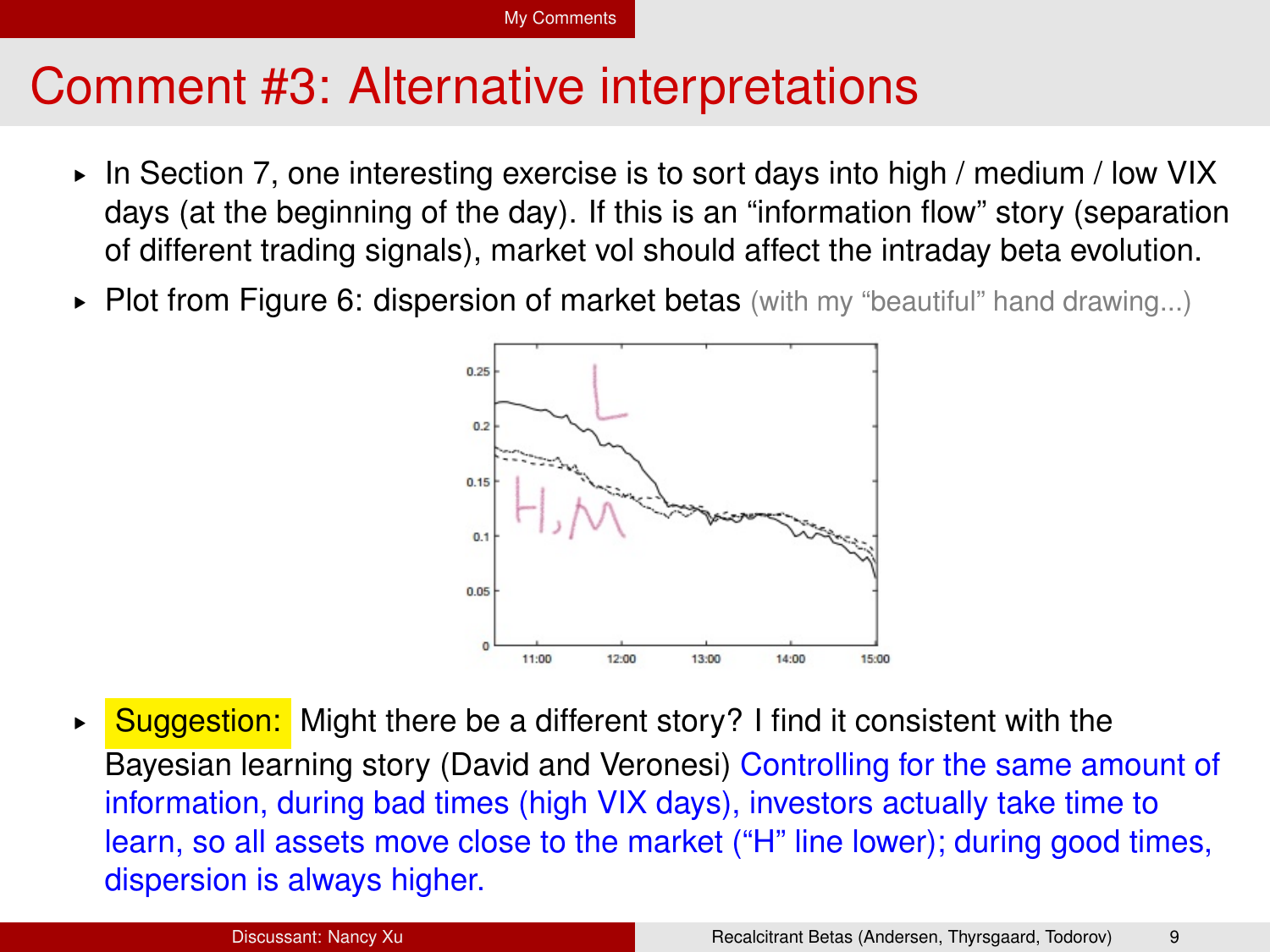# Comment #4: What do we learn at the aggregate?

- $\triangleright$  What is super interesting (also a more natural flow of the paper) is the implication for aggregate asset pricing.
- $\triangleright$  Finding: The null hypothesis of an equal intraday pattern for the cross-sectional dispersion of market betas over time is overwhelmingly rejected (Page 24)  $\rightarrow$



(A clarification question: rolling window of "past" 250 trading days?)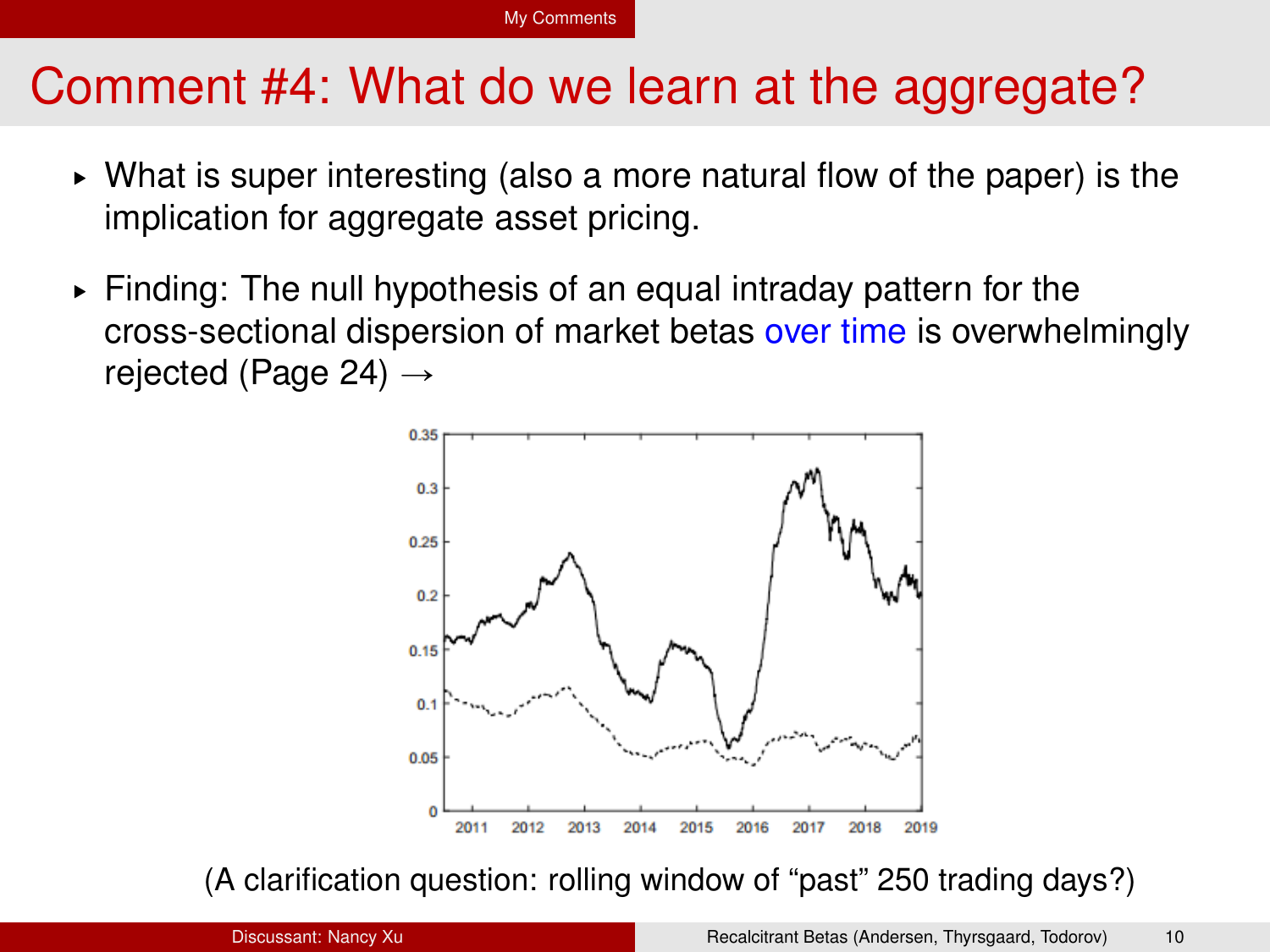#### Comment #4: What do we learn at the aggregate?

#### Suggestion:

- ► I agree, at that point of the paper (establishing facts, pitching potential interpretations), the paper can infer some aggregate implications.
- § Can we use this aggregate time series to triangulate potential interpretations as well?
	- 1. Relate (some versions of) OPEN DISPERSION minus CLOSE DISPERSION (previous slide) to current aggregate measures with known interpretations and have implications for asset prices/risk (e.g., DY, Amihud's liquidity measure, stock-bond comovement, VRP, or even some behavioral measures of confidence etc.)
	- 2. Try to predict future market excess returns or future economic growth
- $\triangleright$  Suggest dropping the beta sorts in Section 7.3 because the paper still hasn't finalized the interpretation of beta dispersion.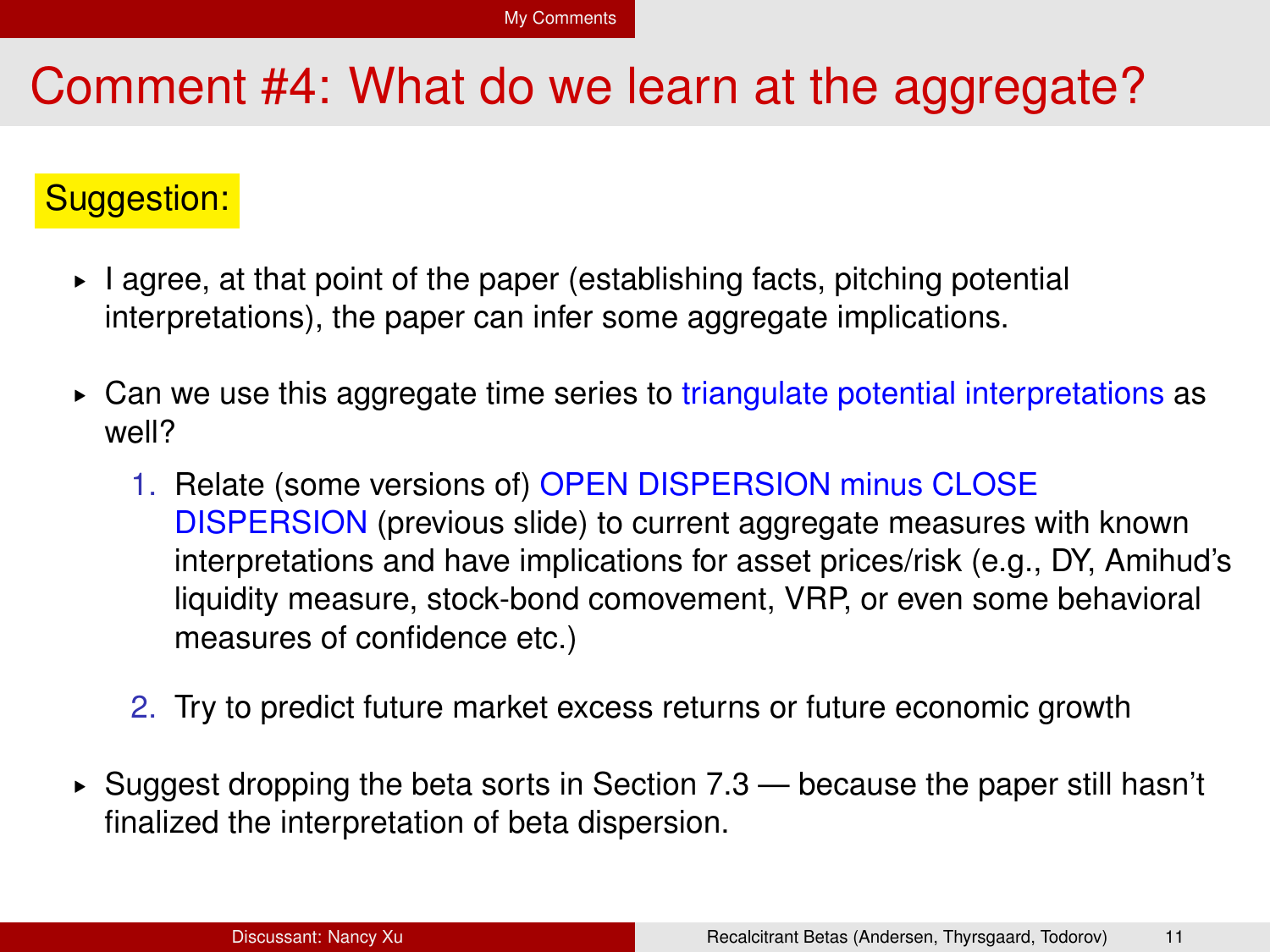#### <span id="page-24-0"></span>**Conclusion**

- § I highly recommend it!
- $\triangleright$  To better understand the empirical sources and interpretations of the the cross-sectional disperse in market betas,
	- #2 Beta decomposition
	- #3 Alternative interpretations
	- #4 Aggregate implications